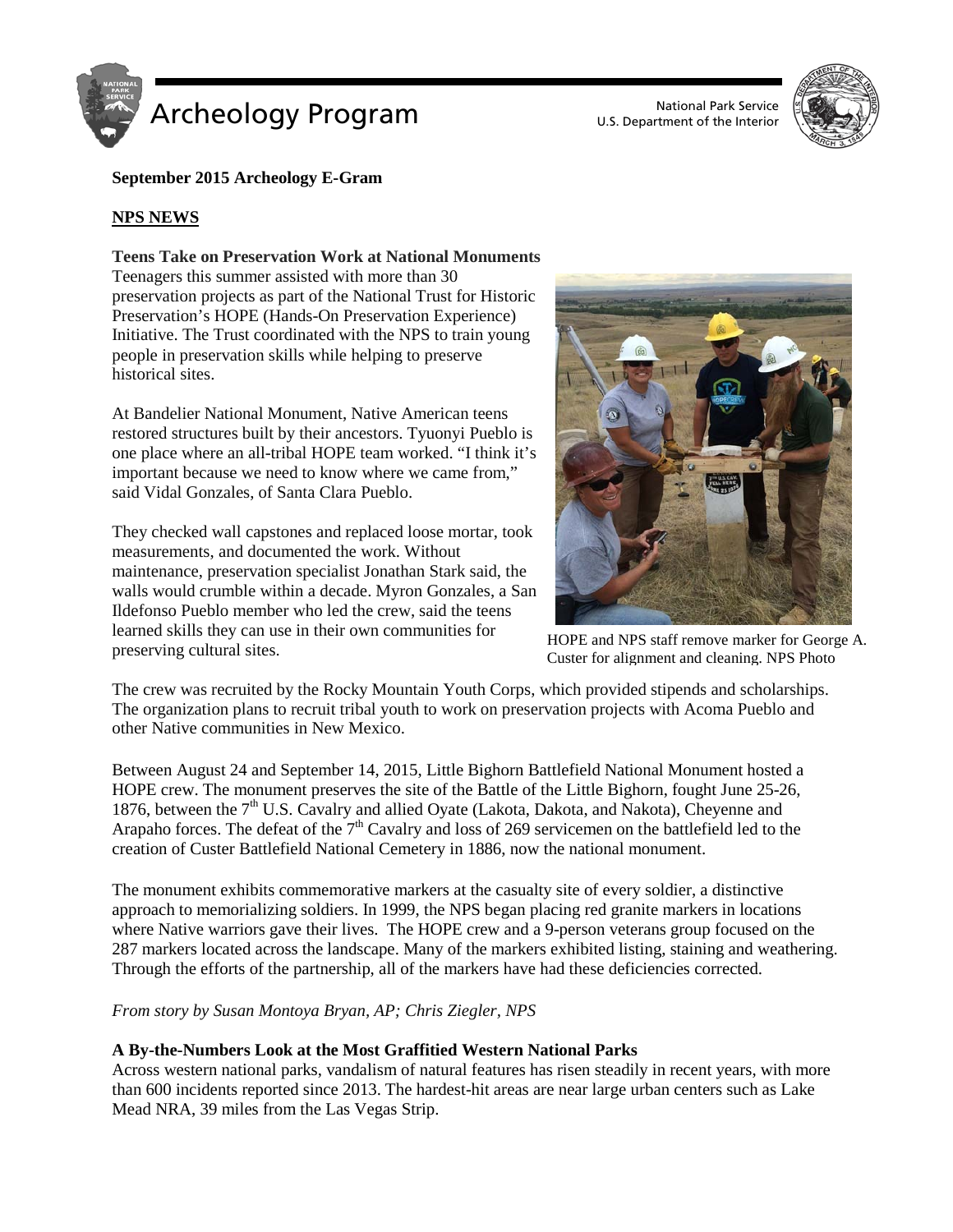

Vandalism on natural features in NPS-managed sites from 2013 to present.

Joshua Tree NP, located about two and a half hours east of Los Angeles, had to close portions of its historic Barker Dam in February 2013, and, months later, Rattlesnake Canyon. Superintendent David Smith says the vandalism ranges from highschool-type inscriptions to gang tags and unwanted works of "art," like the bright blue giraffe hikers found on a boulder in February.

This year, there have been more than 150 incidents in the Pacific West and Intermountain regions. Such vandalism is difficult to undo, though workers can scrape off paint with spatulas, or use chemical treatments, provided they won't damage archeological features.

# *From story by Gloria Dickie, High Country News*

## **Native Americans Want Name Change for Wyoming's Devils Tower**

Spiritual leaders of the Sioux and other Native American tribes want U.S. officials to rename Devils Tower, an iconic rock formation and national monument in Wyoming that has religious and cultural importance to the tribes. Chief Arvol Looking Horse, spiritual leader of the Great Sioux Nation and the head of the effort, said the name is offensive and that it suggests that Indian religious rituals practiced for centuries at the 900-foot tower in the Black Hills were forms of devil worship. Wyoming politicians have opposed that request. The state's congressional delegation has floated a bill that would block a name change. Tourism officials say Devils Tower is important to Wyoming's branding campaigns.

In 1906, when the formation became the first national monument, its name was based on a mistranslation of its Indian title. An interpreter with an 1875 military expedition told the leader that the term meant "Bad God's Tower," shortened to Devils Tower. In letters to President Barack Obama and the U.S. Board on Geographic Names, Looking Horse has asked that it be renamed its traditional name of Bear Lodge.

The U.S. panel that oversees place names had planned to consider Looking Horse's request next year, but that is on hold while the Federal legislation prohibiting a name change is pending. Obama last month restored the original name "Denali," which means "the High One" and was long used by Alaska natives, to Mount McKinley in Alaska. Looking Horse said he hopes Obama will issue an executive order renaming the tower in Wyoming.

## *From story Laura Zuckerman, Reuters*

## **Kaibab Paiute Maiya Osife Shines at Grand Canyon-Parashant National Monument**

Maiya Osife, Kaibab Band of Southern Paiute, is leaving her internship for a job in tribal affairs after a string of accomplishments at Grand Canyon-Parashant NM. Osife's internship was part of Southern Utah University's Intergovernmental Internship Cooperative (IIC), a program that places high achieving interns into internships with Federal and State agencies.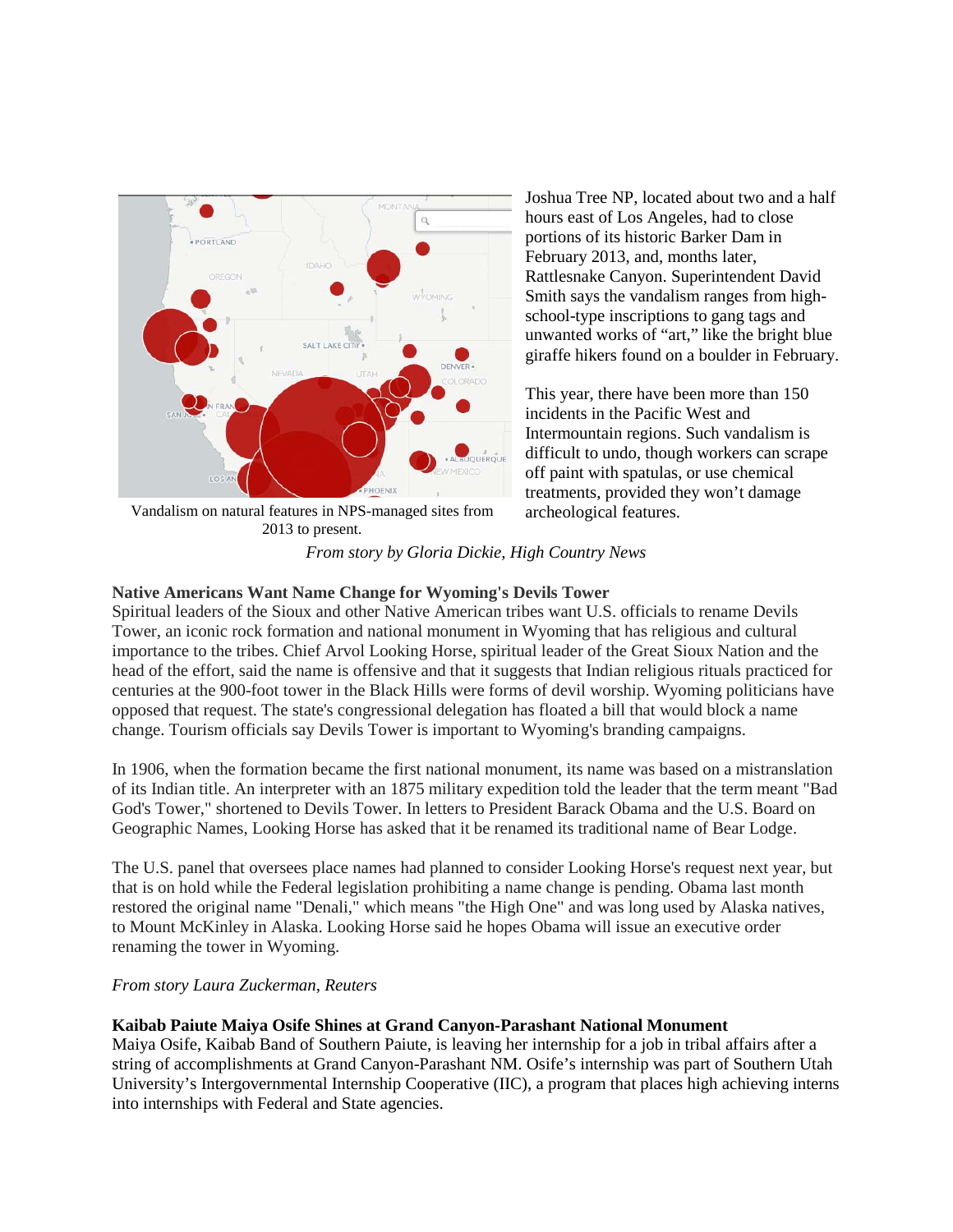Grand Canyon-Parashant NM, co-managed by the NPS and the BLM, spans over a million acres of Southern Paiute ancestral lands. Starting in 2012, Osife focused on NPS and BLM relationships with affiliated tribes. She worked with tribal youth to gain access to internships with the IIC and land management agencies. In 2014, Osife compiled a cultural resource and tribal law toolbox for the NPS Cultural Resource Academy. In 2015, she led an effort to nominate the Kaibab Band of Southern Paiute Indians as a International Night-Sky Nation by the International Dark-Sky Association (IDA).

The Kaibab Band is the first tribal nation to ever receive global recognition for their commitment to preserve night skies on the reservation. Osife proposed the concept, coordinated NPS involvement, and organized the designation process. Of 258 interns in the IIC program, Osife was named Intern of the Year

for 2015 for leading the effort for the Kaibab Band's Night Sky designation. She won a \$1,000 scholarship for her presentation and poster for the work she accomplished during her internship.

Osife supported Parashant's Class of 2016 initiative to support Southern Paiute youth from the age of 10 up to college. This support begins with Parashant's Yevingkarere Camp, a camp for Southern Paiute youth ages 10-12 where they spend a weekend camping on ancestral lands. Osife attended Yevingkarere camp at age 12. After she graduated from high school, she went on to be a crew member with Parashant's Native American Youth Cultural Resource Internship Program in 2011. This led to her IIC internship.

Osife is a student at Portland State University studying Cultural Geography and Indigenous Nations Studies. She recently accepted a position with Portland (Oregon) Metro as their tri-county tribal affairs liaison.



# *From story by Jeff Axel*

## **International Archaeology Day in October**

Fall is coming and so is International Archaeology Day! There are now over 100 groups signed up and many of these participants have already listed their [events on the International Archaeology Day calendar,](http://archaeologyday.us10.list-manage1.com/track/click?u=70748a0b808e91ad3966ff72b&id=a47741becc&e=0cbd981271) which displays a map quickly being filled in with event markers from Edmonton, Canada to Amman, Jordan and everywhere in between! Be sure to [list your event](http://archaeologyday.us10.list-manage.com/track/click?u=70748a0b808e91ad3966ff72b&id=125f31ad5f&e=0cbd981271) to be part of the action!

## **National Park Service to Host Maritime Cultural Landscape Symposium**

The NPS will host a symposium on October 14-15, 2015, to investigate the concepts of maritime cultural landscapes and how these terrestrial and submerged resources might be identified, characterized, and evaluated. Subject experts will discuss how agencies, tribes, and SHPOs might use the maritime cultural resource concept to more effectively preserve and protect their maritime heritage resources.

Both days of the conference will be streamed. To access the symposium, go to <http://ics.webcast.uwex.edu/Mediasite7/Catalog/Full/edebe889c13d41fc9e8996e249bab49521>

For a program and information about attending in person, go to wihist.org/maritime-symposium.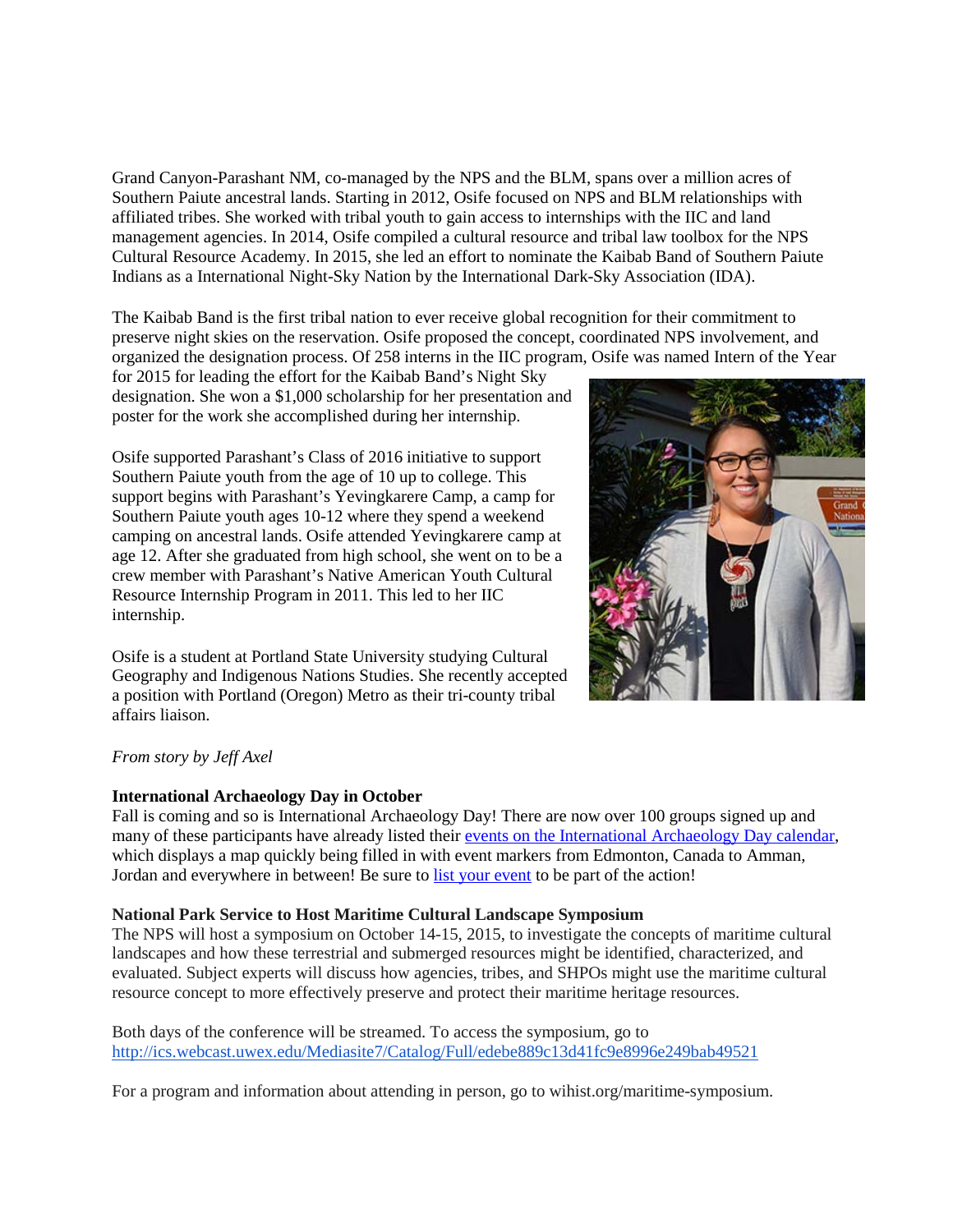## **Fort Davis National Historic Site Hosts Archeology Project**

The University of California-Berkeley conducted an archeological field school at Fort Davis National Historic Site, Texas, under the guidance of Laurie Wilkie. The Fort Davis Archaeology Project (FODAAP) is co-directed by PhD students Katrina Eichner and Erin Rodriguez, and involves about 15 students in the fieldwork. It focuses on the 19th and early 20th centuries' lifeways and interactions between residents of the military garrison of Fort Davis and the nearby community. Of particular interest to the project are the experiences of African-American soldiers in the U.S. Army popularly known as "Buffalo Soldiers," working women on the frontier, Hispanic civilians, and the changing ways in which people in the community related to each other in the ethnically and racially diverse social landscape.

Visit the project blog at [ucbfodaap.wordpress.com](http://ucbfodaap.wordpress.com/) To contact the project leaders: [ucbfodaap@gmail.com](mailto:ucbfodaap@gmail.com) Visit the park's Facebook page: <https://www.facebook.com/fort.davis.7>

(We have reprinted this news item to correct the name of Fort Davis in the title. Our apologies to the staff at Fort Davis NHS!)

## **FEDERAL NEWS**

### **Website Helps Identify Looters**

In one photograph, Jonathan Bourne crouches over an ancient wooden bow sticking out of a melting glacier. In another picture, he is digging the bow out of the ice with a rock. The photos appeared on a hiking-club website — and soon, Bourne had visitors. Federal agents searched Bourne's house and recovered 30,000 ancient items they believe were unlawfully taken from hundreds of public land sites across the West: stone mortars, glass beads, projectile points and pendants. They also seized logbooks containing details of his archeological finds.

Bourne, 59, has not been charged. Federal authorities are only now close to finishing their investigation, said Michael Grate, a U.S. Forest Service special agent. Wooden splinters recovered at the High Sierra glacier by federal archeologists matched the bow in Bourne's possession, officials said.

In 2011, Bourne and wife Penny paid \$1-million restitution to the federal government for causing a fire in 2006 that burned about 7,435 acres of the Inyo National Forest. The fire was sparked by embers from a pit in which the couple had been burning brush.

#### *From story by Louis Sahagun, Los Angeles Times*

## **Badger Two-Medicine Hearing Draws Overwhelming Support**

A September 2 meeting held by the Advisory Council on Historic Preservation (Advisory Council) in Choteau, Montana, demonstrated overwhelming support for the withdrawal of leases on the Badger-Two Medicine, an area with cultural and ecological links to the Blackfeet Nation and Glacier NP. Around 50 people spoke in favor of lease cancelation at the meeting.

In addition to the public testimony, Governor Steve Bullock, the Glacier County Commissioners, and seven former Glacier NP superintendents submitted letters of support for lease cancellation. The former superintendents who wrote the letter are: Phillip Iverson, Robert Haraden, H. Gilbert Lusk, Suzanne Lewis, Mick Holm, and Chas Cartwright.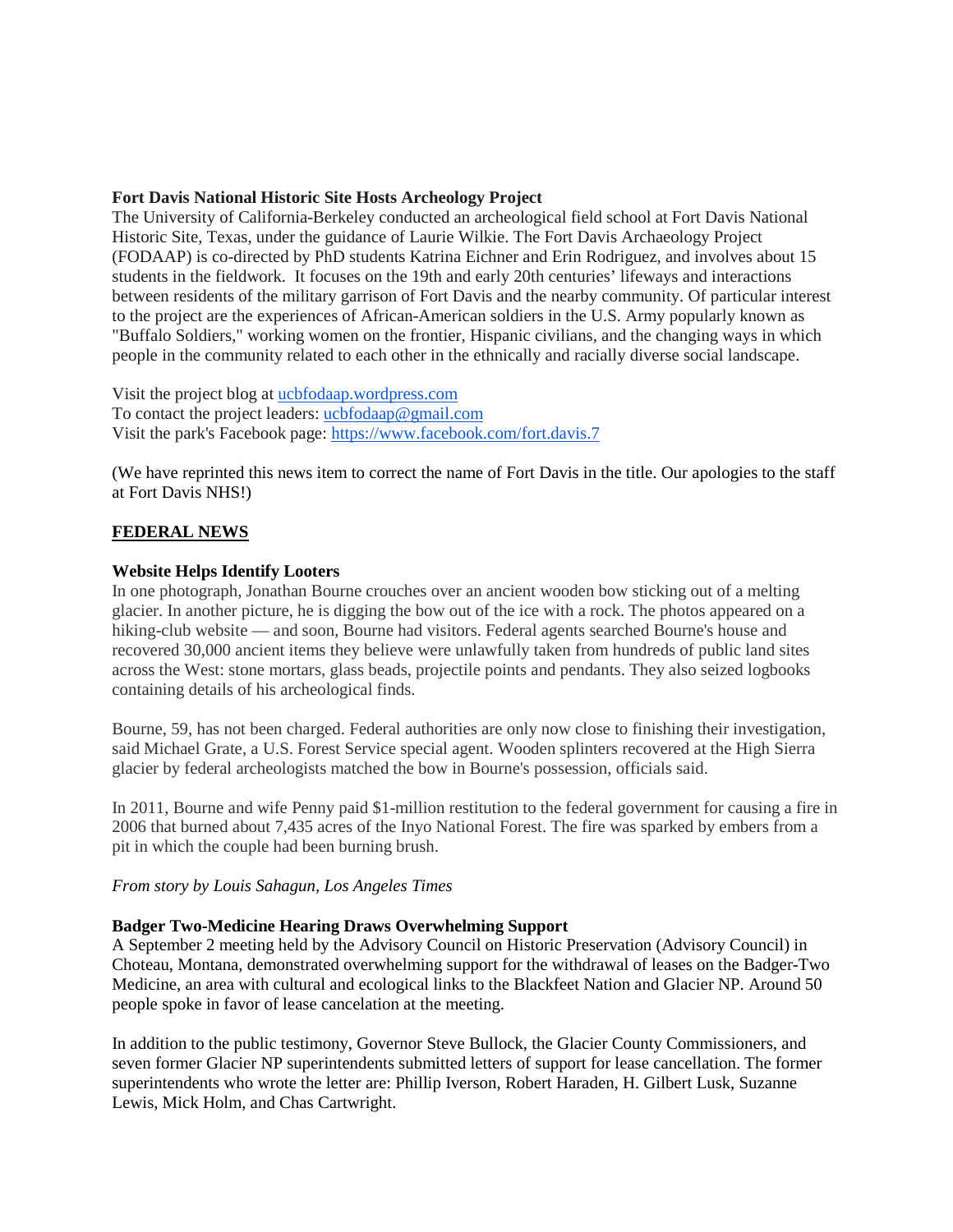The meeting was the latest step by the Blackfeet tribe and a coalition of conservation organizations to interdict an exploratory oil well proposed by Louisiana-based Solenex LLC, which acquired the energy lease in 1982. Efforts to drill have been delayed by legal challenges, and Solenex has filed a lawsuit arguing the delays have been unreasonable.

Last week's hearing was aimed at weighing industrial interests against the cultural values of the sacred lands and is standard whenever companies seek to operate in a designated "Traditional Cultural District" such as the Badger-Two Medicine. The meeting was a rare occurrence in the realm of consultation in a drilling dispute, however, and is a conduit to the president and Congress. The Advisory Council is charged with determining whether the effects of the proposed well, which would sit on the north end of the 165,000-acre Blackfeet Traditional Cultural District, could be mitigated.

The Advisory Council must submit its recommendation to Agriculture Secretary Tom Vilsack by September 21. Vilsack will then make a recommendation to the Secretary of the Interior on whether the lease permit should be released from its suspension. Interior Secretary Sally Jewel will have the final say on the issue.

### *by Tristan Scott, Flathead Beacon*

## **Historic WW I Shipwreck Survey Underway**

U.S. agencies have partnered to survey the shipwreck of an American lightship shelled and sunk by a German U-boat during World War I. Teams from the National Oceanic and Atmospheric Administration's (NOAA) Monitor National Marine Sanctuary, in partnership with the U.S. Coast Guard (USCG) and the Bureau of Ocean Energy Management (BOEM), East Carolina University and University



of North Carolina Coastal Studies Institute began a survey of the *Diamond Shoal* Lightship No. 71, the only American lightship to be sunk by enemy action during the war. The sanctuary's research vessel SRVx *Sand Tiger* provides the platform for at-sea operations.

Built in Bath, Maine, in 1897, the *Diamond Shoal* was a floating lighthouse, sound signal station, and navigational beacon for 21 years, marking the treacherous waters of Diamond Shoals off of North Carolina. On August 6, 1918, the German submarine U-140 attacked the vessel while it was anchored off Cape Hatteras. Before it was attacked, LV-71 had

reported by radio the presence of a submarine that had torpedoed the unarmed American steamer *Merak*. The U-140 intercepted the warning and headed for the LV-71. The submarine fired its deck guns at the lightship and took out the communications room. As the U-140's shelling continued, LV-71's 12 member crew escaped off the doomed vessel. More than 25 friendly vessels were warned away from the area by the LV-71.

The wreck site has been added to the National Register of Historic Places. Information from the survey will be used to create educational exhibits and materials to help recreational divers better interpret the wreck site, which is managed by NOAA and the USCG. The Monitor National Marine Sanctuary was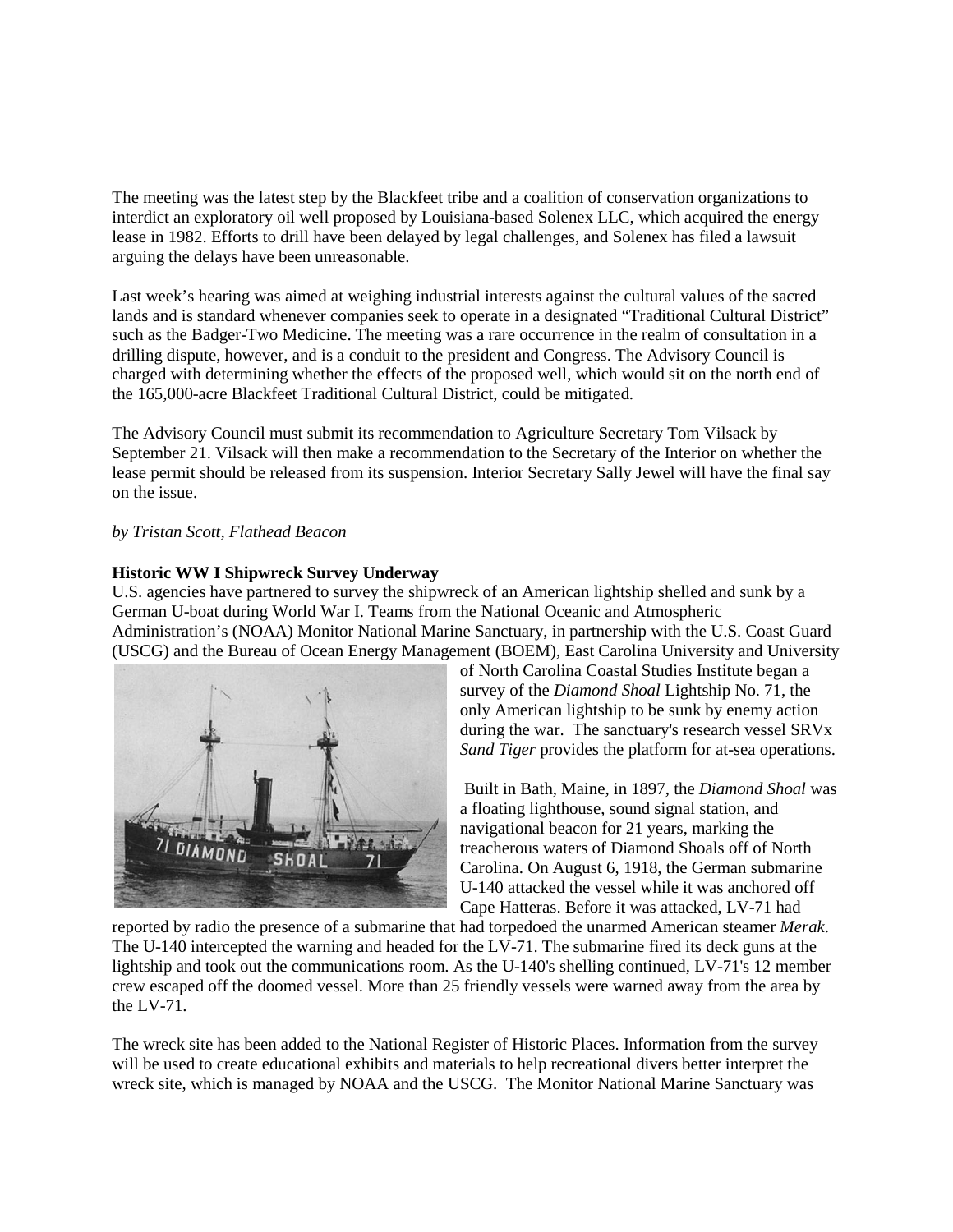designated in 1975 to protect the wreck of the Civil War ironclad USS *Monitor*, which sank during a storm 16 miles off Cape Hatteras in 1862.

### *Posted by Eric Haun*

### **Target Practice Spoiling Utah's Public Lands**

Across the West, there is growing conflict between target shooters and other recreational users, particularly on lands managed by the USFS. Of the 3.2 million USFS acres in Salt Lake, Tooele and Utah counties in Utah, less than 90,000 acres — about 3 percent — are off-limits to target shooting. Most of the closed areas are near campgrounds. In August 2015, a stray bullet took the life of a camper while he was roasting marshmallows with his family in Colorado's Pike NF.

At Utah's Lake Mountains, target shooters have taken the practice to a new level by placing cans on rocks marked by ancient petroglyphs. Spattered paint and bullet holes are erasing an archeological record dating back thousands of years. Shooting is legal on most public land the BLM administers. After years of damage and conflicts with nearby property owners, the BLM has started crafting a plan to manage target shooting on 9,000 acres of federal land on the eastern slope of Utah's Lake Mountains. In a related move, the agency proposes giving 160 acres to Utah County to operate a public shooting range.

*From story by Brian Maffly, The Salt Lake Tribune*

## **GRANTS AND TRAINING**

#### **2016 National Park Service Albright-Wirth Grant Program Applications Sought**

The Horace M. Albright-Conrad L. Wirth Grant Program (AWGP) is a prestigious developmental opportunity that annually awards funding for personal and career development projects to NPS employees. The AWGP is funded by the National Park Foundation, and administered by the NPS WASO, Leadership Development Group. Last year over \$86,000 in award funding was distributed to 25 grant recipients.

The FY16 Albright-Wirth Grant Program application process closes October 8, 2015. Go to <http://share.nps.gov/awg> to apply and for more information

**Contact:** Lisa Nicol, 202-354-1998

#### **National Center for Preservation Technology and Training Offers Grants**

The NPS National Center for Preservation Technology and Training (NCPTT) has announced two grants programs, the PTT Grants program and the NCPTT Media Grants Program.

The Preservation Technology and Training (PTT) Grants program provides funding for innovative research that develops new technologies or adapts existing technologies to preserve cultural resources. Grant recipients undertake innovative research and produce technical reports which respond to national needs in the field of historic preservation. The maximum award is \$40,000. For more details, download the [Funding Opportunity Announcement.](http://r20.rs6.net/tn.jsp?f=001QnCYMFUo1L-2Bq1UEjsOkhuBi2iY_0wfjKfc5nfrPc14m4GpIbTzEXtYTARcqANm4EMI-lHkjkbLV6UEs-kUQmTy5743rsLBKoifWhx6O_bE1_0OPbYGXHzm8UJftK8nt5OVu2PibvavQJ6A1CdJ5T9UZsxWIVfJdD5zo8zqhJPTARZzrryklIjqBUCM_cG9&c=nGZgfhZj9BiURuAZ_n_coGK6uVnxLBA2cMaVAGGUXQoJHBqLME__Qw==&ch=jkRfMxxjXM09s2H0WKV-ntcdKu2f5b6zCKd1A6Jg9YPpql6-O5eQHQ==)

The NCPTT Media Grants Program is a subset of the Preservation Technology and Training Grants. Grant recipients will develop publications, web or mobile applications, and video products that offer preservationists a better understanding of tools and resources available to preserve cultural heritage. The